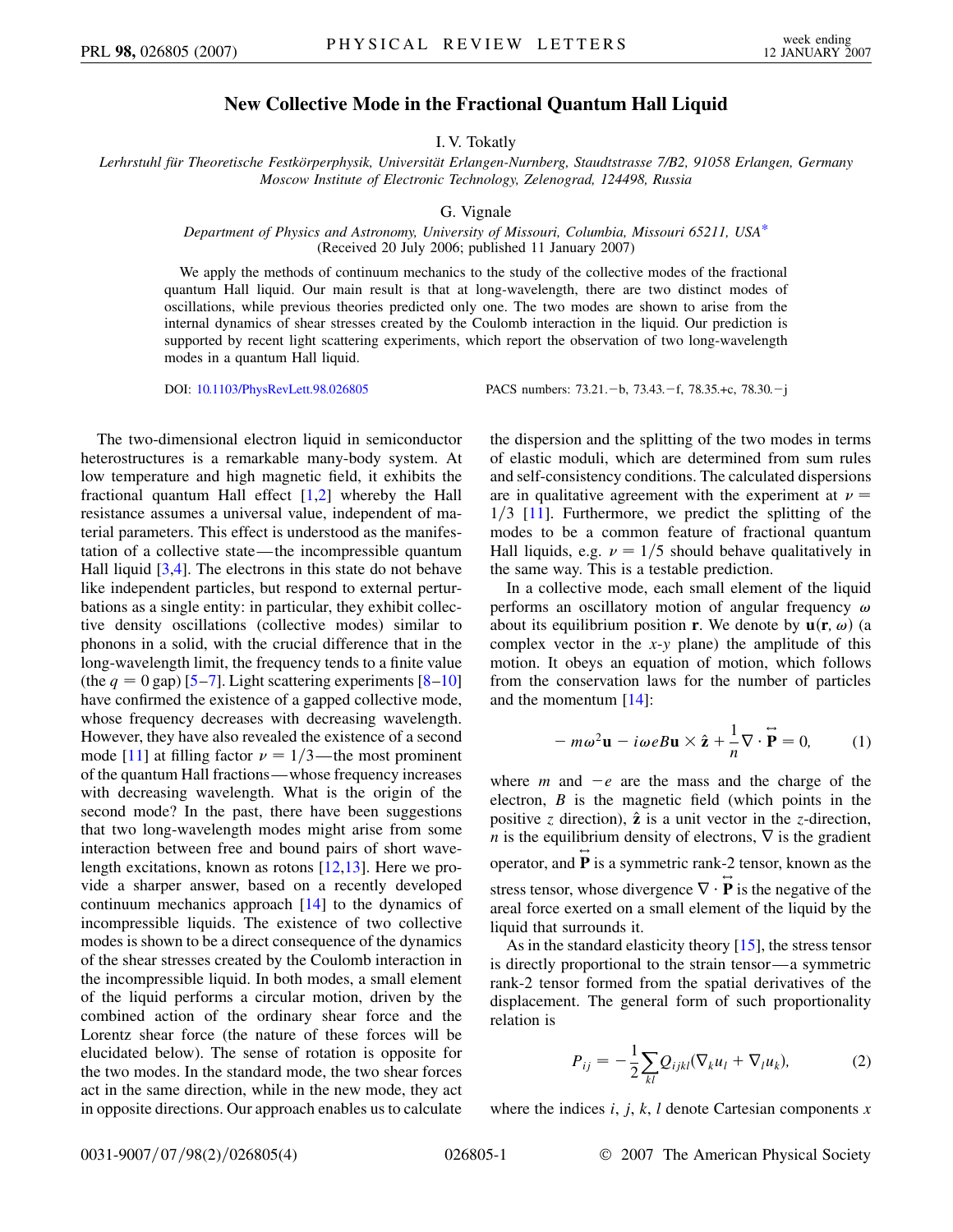or *y*,  $P_{ij}$  is the *ij* component of  $\overrightarrow{P}$ ,  $\nabla_k$  is the spatial derivative with respect to *x* or *y*, and  $Q_{ijkl}$  is the *ijkl* component of the dynamic (i. e., frequency-dependent) elasticity tensor—a rank-4 tensor which contains the information about the elastic properties of the liquid.

<span id="page-1-0"></span>Symmetry plays a crucial role in our analysis. Rotational symmetry in the *x*-*y* plane, combined with the presence of an axial vector  $(B\hat{z})$  perpendicular to that plane, dictates the following general form for the elasticity tensor:

$$
Q_{ijkl} = (K + \mu)\delta_{ij}\delta_{kl} + \mu\delta_{ik}\delta_{jl}
$$

$$
-i\omega\Lambda(\epsilon_{ik}\delta_{jl} + \epsilon_{jk}\delta_{il}),
$$
(3)

where  $\delta_{ij} = 1$  if  $i = j$  and 0 otherwise, while  $\epsilon_{ij} = 0$  if  $i = j$ , and  $\epsilon_{xy} = 1$ ,  $\epsilon_{yx} = -1$ .

The elastic moduli *K*,  $\mu$ , and  $\Lambda$  are functions of frequency. *K* and  $\mu$  are familiar from ordinary elasticity theory  $[15]$  $[15]$  $[15]$ : they are the proper bulk modulus  $[16]$  $[16]$  and the shear modulus, respectively.  $\Lambda$  is a novel feature of the theory. We call it magnetic shear modulus because it creates a ''Lorentz shear stress,'' which is proportional to the rate of change of the shear strain. Intuitively, the magnetic shear stress produces a force which ''squeezes together'' two parallel streamlines on which the electrons move with different velocities.

Substituting Eq.  $(3)$  $(3)$  in Eq.  $(2)$  $(2)$  and this in Eq.  $(1)$  $(1)$ , we obtain a linear differential equation for the displacement amplitude. Assuming a spatial dependence of the form  $\mathbf{u}(\mathbf{r}, \omega) \sim \mathbf{u} e^{i\mathbf{q} \cdot \mathbf{r}}$ , where **q** is a two-dimensional wave vector, and going to the limit of high magnetic field,  $\omega_c \equiv$  $\frac{e}{m} \gg \omega$ , we arrive at the equation of motion:

<span id="page-1-1"></span>
$$
-i\omega(eBn + \Lambda q^2)\mathbf{u} \times \hat{\mathbf{z}} + K\mathbf{q}(\mathbf{q} \cdot \mathbf{u}) + \mu q^2 \mathbf{u} = 0.
$$
 (4)

Nontrivial solutions of this linear equation exist only when the frequency  $\omega$  has the proper *q*-dependent values: this gives the dispersion of the collective modes.

In order to proceed, we need explicit expressions for the moduli *K*,  $\mu$ , and  $\Lambda$  as functions of frequency. In the longwavelength limit  $(q = 0)$ , they can be obtained from a well-known fluctuation-dissipation theory, which relates the elasticity tensor to the stress-stress correlation function. This correlation function has a pole whenever the frequency matches an excitation energy of the proper symmetry—quadrupolar in this case, since the stress tensor is a symmetric rank-2 tensor. Our fundamental assumption is that there is only one such pole at  $q = 0$  at a frequency  $\omega = \Delta$ . This assumption is justified only in an incompressible liquid state, where there are no excitations with a continuum spectrum overlapping the collective modes. It implies that the elastic moduli have the following form:

<span id="page-1-2"></span>
$$
K(\omega) = K \qquad \mu(\omega) = \mu_{\infty} + \frac{\mu_{\infty} \Delta^2}{\omega^2 - \Delta^2} = \frac{\mu_{\infty} \omega^2}{\omega^2 - \Delta^2},
$$

$$
\Lambda(\omega) = \frac{\Lambda_0 \Delta^2}{\omega^2 - \Delta^2},
$$
(5)

where  $\mu_{\infty}$  is the high-frequency shear modulus (i.e., the shear modulus at a frequency much larger than  $\Delta$ , but much smaller than  $\omega_c$ ), and  $\Lambda_0$  is the magnitude of the magnetic shear modulus at zero frequency [\[17\]](#page-3-15). Notice that while  $\mu$  and  $\Lambda$  exhibit a resonance at  $\omega = \Delta$ , *K* remains finite and independent of frequency. For this reason, *K* is irrelevant in the small-q limit [see Eq.  $(4)$  $(4)$ ] [[18\]](#page-3-16). Furthermore, it follows from the positivity of dissipation, and we will verify explicitly below, that  $\mu_{\infty}$  and  $\Lambda_0$  satisfy the inequality

$$
\Lambda_0 \Delta \le \mu_\infty,\tag{6}
$$

<span id="page-1-4"></span>where the equality holds for an ideal system of noninteracting electrons. For real electrons interacting via the Coulomb force, one expects  $\Lambda_0 \Delta \leq \mu_{\infty}$ . We will see that this is crucial for the occurrence of the new collective mode.

The solution of the Eq. ([4\)](#page-1-1) with the elastic moduli of Eq. ([5\)](#page-1-2) yields a two-branch excitation spectrum presented in Fig. [1](#page-1-3). The lower branch with a rotonlike minimum corresponds to the well-known magneto-plasmon mode [\[5](#page-3-5)–[9\]](#page-3-17), while the upper branch with a positive dispersion is a new collective excitation predicted by the present theory and observed experimentally in Ref. [\[11\]](#page-3-9).

The origin of the two collective modes can be understood from a direct analysis of the equation of motion [\(4](#page-1-1)) in the limit of small *q*. In this limit, Eq. [\(4](#page-1-1)) becomes isotropic, and its solutions are straightforwardly found to be

<span id="page-1-3"></span>

FIG. 1 (color). Dispersion of the collective modes calculated from Eqs. ([4\)](#page-1-1) and [\(5](#page-1-2)) with  $\nu = 1/3$ ,  $\Delta = 0.15$ ,  $\mu_{\infty}/n = 0.075$ ,  $\Lambda_0/(\Delta \mu_\infty) = 0.7$ , and  $K/n = 0.025$ . *q* is in units of  $\ell^{-1}$ , and  $\omega$ is in units of  $\frac{e^2}{\hbar \epsilon_b \ell}$ . Next to each dispersion, we show schematically the direction of rotation of the displacement field and the balance of the forces that sustain the mode: ''L'' denotes the Lorentz force, "S" the ordinary shear force, and "LS" the Lorentz shear force. The shaded region indicates the conjectured two-roton continuum, which limits the dispersion of the  $+$  mode. The inset compares the calculated frequency splitting (solid line) with the experimental data of Ref. [[11](#page-3-9)] (solid and open squares) for two samples of different electron density. The vertical bars indicate the experimental uncertainty.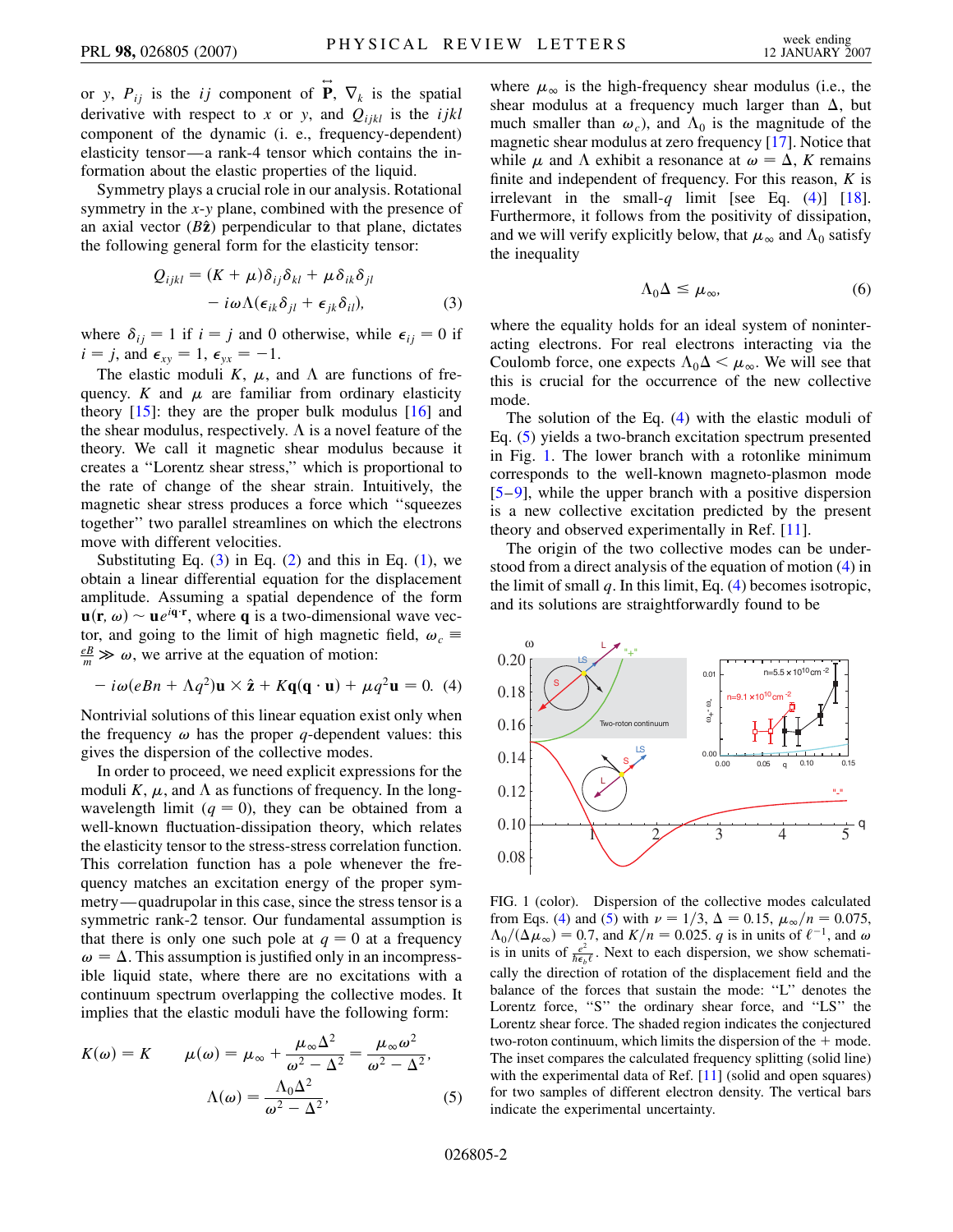$$
\mathbf{u}_{-} = \frac{1}{\sqrt{2}} \begin{pmatrix} 1 \\ +i \end{pmatrix}, \qquad \mathbf{u}_{+} = \frac{1}{\sqrt{2}} \begin{pmatrix} 1 \\ -i \end{pmatrix}.
$$
 (7)

Notice that the *x* and *y* components of **u** are 90<sup>°</sup> out of phase: **u** describes a counterclockwise rotation of each element of the liquid and  $\mathbf{u}_{+}$  a clockwise rotation.

Substituting  $\mathbf{u}$  in Eq. [\(4\)](#page-1-1), making use of Eq. [\(5](#page-1-2)) for the elastic moduli, and setting  $\omega = \Delta$  everywhere except in the denominators, we arrive at

$$
\Delta e B n \mathbf{u}_{-} = -\frac{\mu_{\infty} \Delta^2 + \Lambda_0 \Delta^3}{\omega^2 - \Delta^2} q^2 \mathbf{u}_{-}.
$$
 (8)

This equation states that the bulk Lorentz force acting on a liquid element (left hand side) is balanced by the sum of the regular shear force and the Lorentz shear force exerted by the surrounding liquid (right hand side). For perfect balance to occur, the frequency must be below the  $q = 0$  gap and be given by

<span id="page-2-0"></span>
$$
\omega_{-}(q) \simeq \Delta - \frac{1}{2\hbar n} (\mu_{\infty} + \Lambda_0 \Delta)(q\ell)^2, \tag{9}
$$

where  $\ell \equiv$  $\sqrt{\frac{\hbar}{eB}}$  is the magnetic length and  $\hbar$  is the Planck constant. Thus, we see that this collective mode has negative dispersion. This is the ''standard'' magneto-plasmon mode of the fractional quantum Hall liquid [\[5](#page-3-5)–[9\]](#page-3-17). Notice that the two shear forces are parallel and in phase and both push away from the center of rotation, while the bulk Lorenz force pulls towards it (see Fig. [1](#page-1-3)).

<span id="page-2-2"></span>Let us now consider the other solution  $\mathbf{u}_{+}$ , in which the liquid elements rotate clockwise. Repeating the same steps as above, we arrive at the force balance equation

$$
-\Delta e B n \mathbf{u}_{+} = -\frac{\mu_{\infty} \Delta^2 - \Lambda_0 \Delta^3}{\omega^2 - \Delta^2} q^2 \mathbf{u}_{+}.
$$
 (10)

<span id="page-2-1"></span>Since  $\mu_{\infty} > \Lambda_0 \Delta$ , we see that this condition can be satisfied only for frequencies above the  $q = 0$  gap, and the solution is

$$
\omega_{+}(q) \simeq \Delta + \frac{1}{2\hbar n} (\mu_{\infty} - \Lambda_0 \Delta)(q\ell)^2.
$$
 (11)

Thus, this second mode has a positive dispersion, with a curvature that depends on the difference  $\mu_{\infty} - \Lambda_0 \Delta$ . Now the bulk Lorentz force and the shear Lorentz force point away from the center of the circle, while the ordinary shear force is directed towards the center (see Fig. [1\)](#page-1-3). Thus, the regular shear force and the Lorentz shear force act in opposite directions. For this reason, the dispersion is weaker than in the - mode. The difference between the frequencies of the two modes is

$$
\omega_+(q) - \omega_-(q) = \frac{\mu_\infty}{\hbar n} (q\ell)^2, \tag{12}
$$

<span id="page-2-4"></span>which depends only on the high-frequency shear modulus.

In Fig. [1,](#page-1-3) we plot the dispersions of the collective modes obtained from the solution of Eq. ([4](#page-1-1)) with the elastic moduli given by Eq. ([5\)](#page-1-2). The determination of  $\mu_{\infty}$  and  $\Delta$ will be discussed below.  $\Lambda_0$  and *K* are fixed by requiring that the dispersion of the - mode has a magnetoroton minimum at the experimentally observed values of  $q \approx$ 1.4 $\ell^{-1}$  and  $\omega \approx \Delta/2$  [\[9,](#page-3-17)[10\]](#page-3-8). Notice that we are plotting these dispersions not only for small  $q$ , where Eqs.  $(9)$  $(9)$  and [\(11\)](#page-2-1) are valid, but for all *q*. Although the effective elasticity theory is on firm ground only for small *q*, it is encouraging to see that the dispersion of the  $-$  mode is sensible for all *q*. On the other hand, we believe that the  $+$  mode exists only for very small *q*, after which it merges into a continuum of more complex excitations, such as two-roton excitations.

From the solution of the equation of motion [\(4](#page-1-1)), augmented by an external force term on the right hand side, we can easily derive the long-wavelength behavior of the density-density response function—the quantity that is most directly probed by inelastic light scattering experiments [[8](#page-3-7)[,9,](#page-3-17)[11\]](#page-3-9):

<span id="page-2-3"></span>
$$
\chi(q,\omega) = \frac{(q\ell)^4}{2\hbar^2} \left\{ \frac{\mu_\infty - \Lambda_0 \Delta}{\omega^2 - \omega_+(q)^2} + \frac{\mu_\infty + \Lambda_0 \Delta}{\omega^2 - \omega_-(q)^2} \right\}.\tag{13}
$$

Notice that the static response function  $\chi(q, 0)$  vanishes as  $q<sup>4</sup>$  for small *q*, proving that the system is incompressible even though the bulk modulus is finite [[16](#page-3-14)]. The dynamical response function has two resonances at  $\omega = \omega_-(q)$  and  $\omega = \omega_+(q)$ , but notice that the two resonances have different strengths, proportional to  $\mu_{\infty} \pm \Lambda_0 \Delta$  respectively. Positivity of dissipation requires that the oscillator strength of a resonance be positive; hence, the inequality  $(6)$  $(6)$  is confirmed.

It should be noted that the  $+$  mode becomes weaker as  $\Lambda_0\Delta$  approaches  $\mu_\infty$ , and disappears when the equality  $\Lambda_0 \Delta = \mu_\infty$  attains. In a gas of noninteracting electrons/ composite fermions in the lowest Landau level, one can easily show that indeed  $\Lambda_0 \Delta = \mu_\infty$ . The reason for such a finely tuned relation between  $\Lambda$  and  $\mu$  is that they both arise from the kinetic stress tensor operator,  $P_{ij} \propto v_i v_j$ where **v** is the velocity operator. In the lowest Landau level, this satisfies the constraint  $P_{xx} - iP_{xy} = 0$  because the clockwise component of the velocity operator  $(v_x$  $iv_{y}$ ) annihilates every state in the lowest Landau level. This fine tuning is destroyed as soon as the interaction part of the stress tensor is included. Therefore, the very possibility of observing the + mode depends on the Coulomb interaction between the electrons (or composite fermions): without it ,Eq. ([10](#page-2-2)) would not have a solution.

We can calculate the high-frequency shear modulus  $\mu_{\infty}$ at Laughlin's filling factors in the following manner. Integrating the imaginary part of  $\chi$  over frequency yields the static structure factor